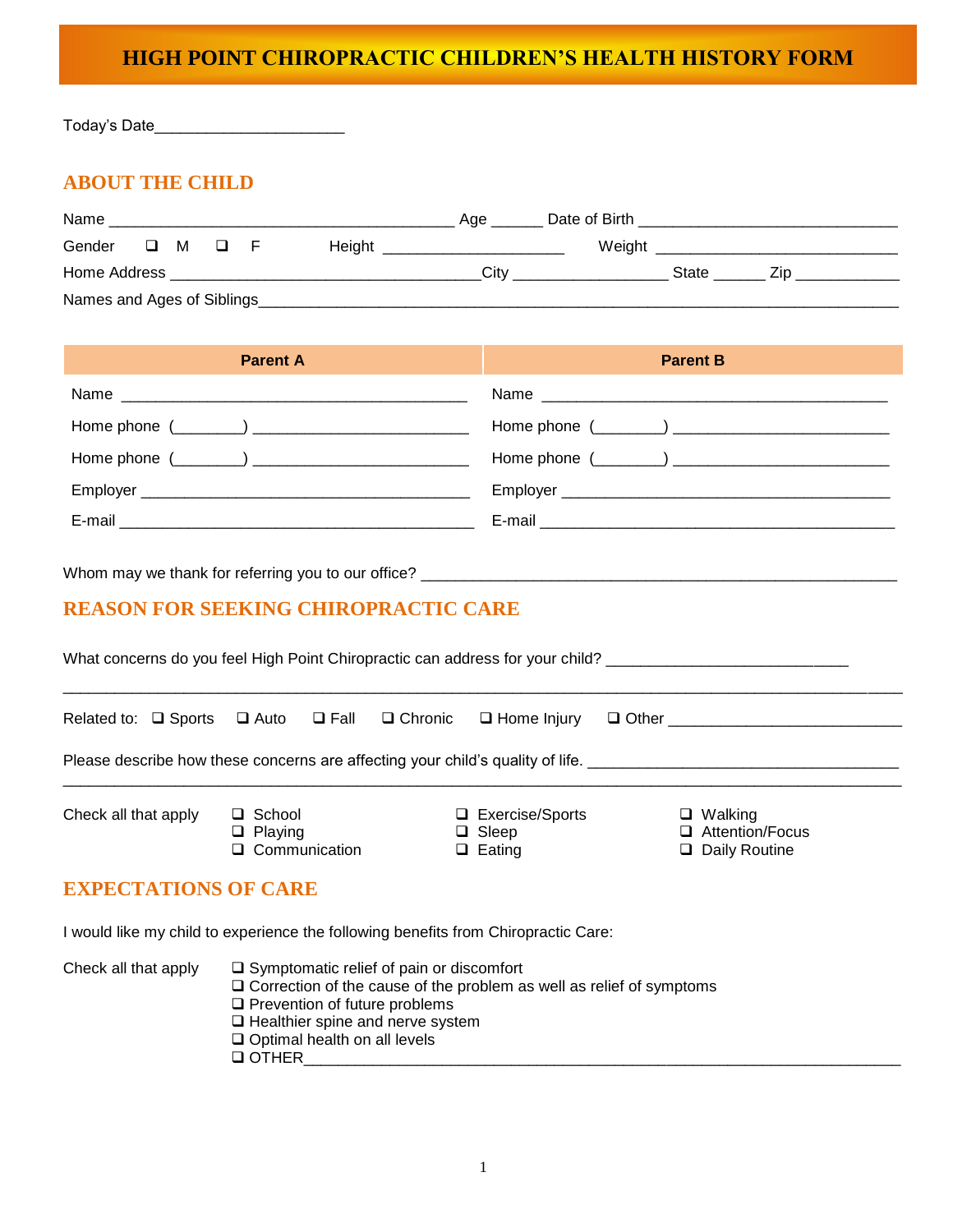# **HEALTH, WELLNESS AND CHIROPRACTIC CARE**

**The primary system in the body which coordinates health is the NERVE SYSTEM. The vertebrae (bones of the spinal column) surround and protect the delicate NERVE SYSTEM. Injury to the SPINE and NERVE SYSTEM is a condition called VERTEBRAL SUBLUXATION. VERTEBRAL SUBLUXATION results in nerve malfunction due to vertebral/spinal misalignment.**

#### **Vertebral Subluxations can have Physical, Emotional and Chemical causes and effects.**

The information below will help us to see the types of **PHYSICAL, EMOTIONAL & CHEMICAL** stresses your child has been subjected to, how they may relate to his/her present spinal, nerve and health status and whether they may have caused **Vertebral Subluxations** to occur.

## **PREGNANCY & BIRTH**

| During pregnancy, did the mother:<br>$\Box$ Smoke or consume alcohol |                                                                           |                |                                                     |                                                                                                                        |
|----------------------------------------------------------------------|---------------------------------------------------------------------------|----------------|-----------------------------------------------------|------------------------------------------------------------------------------------------------------------------------|
| $\Box$ Home birth                                                    | $\Box$ Hospital birth                                                     | $\Box$ Vaginal | $\Box$ Water birth                                  | □ Caesarean                                                                                                            |
|                                                                      | Approximately how long did labor last? ____________________ hours         |                |                                                     | Was the delivery premature? □ No □ Yes Weeks ______________________________Weight __________________                   |
|                                                                      | if any, of the following were administered during labor and birth.        |                |                                                     | The birth process can be traumatic to a baby's spine and cause interference to the nervous system. Please check which, |
| $\Box$ Epidural<br>$\Box$ Pitocin                                    | $\Box$ Forceps<br>$\Box$ Episiotomy                                       |                | $\Box$ Vacuum<br>$\Box$ Manual traction of the neck | the contract of the contract of the contract of the contract of the contract of                                        |
|                                                                      | Please check all that apply to the baby's status immediately after birth: |                |                                                     |                                                                                                                        |
| $\Box$ Jaundice                                                      |                                                                           |                |                                                     |                                                                                                                        |
|                                                                      | APGAR Score ____________________________                                  |                |                                                     |                                                                                                                        |
|                                                                      | Was the baby breastfed? $\square$ No $\square$ Yes For how long?          |                |                                                     |                                                                                                                        |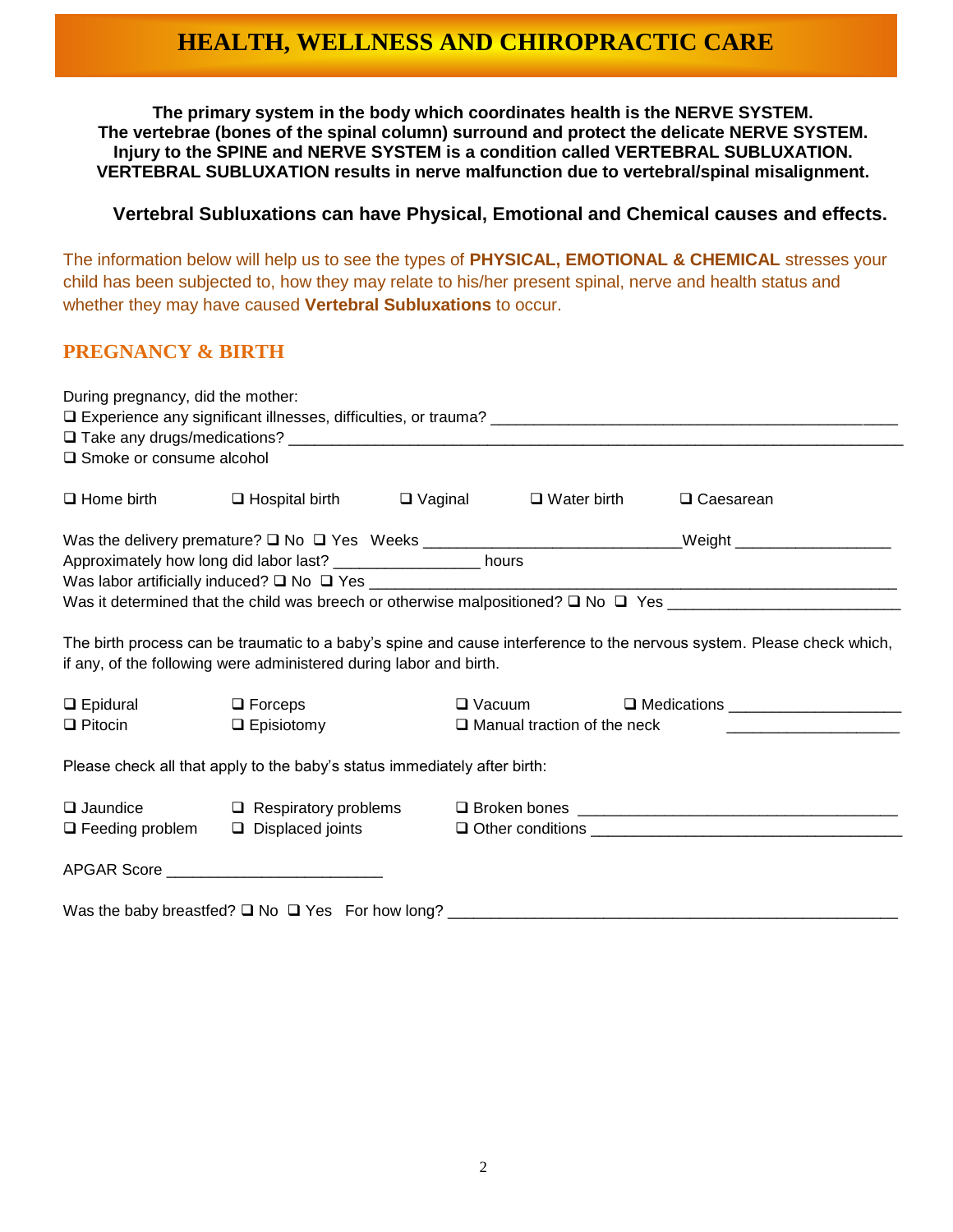## **CHEMICAL STRESS**

Chemical stresses can occur when a substance that is toxic to the body is breathed, injected, taken by mouth, or comes into contact with the skin. The following will reveal exposures your child may have experienced.

Have you chosen to vaccinate your child? ❑ No ❑ Yes.

If yes, please check all vaccinations the child has received and at what age they were administered:

| $\Box$ DPT<br>$\Box$ Polio<br>$\Box$ Hepatitis                                                                  | $\square$ MMR<br>$\Box$ Chicken Pox<br>$\Box$ Flu | $\Box$ Other |
|-----------------------------------------------------------------------------------------------------------------|---------------------------------------------------|--------------|
|                                                                                                                 |                                                   |              |
| Please describe any and all reactions to vaccine(s) entertainment and container and container and container and |                                                   |              |
| Please check all that apply and give any necessary details:                                                     |                                                   |              |
| $\Box$ Child exposed to second hand smoke.                                                                      |                                                   |              |
|                                                                                                                 |                                                   |              |
|                                                                                                                 |                                                   |              |
|                                                                                                                 |                                                   |              |
|                                                                                                                 |                                                   |              |
|                                                                                                                 |                                                   |              |

# **PHYSICAL STRESS: INFANCY & CHILDHOOD**

Is the reason you are seeking care related to?: ❑ Sports ❑ Auto ❑ Fall ❑ Chronic ❑ Home Injury ❑ Other

Please check all that apply to your child and give any necessary details:

| □ Uncoordinated/Accident prone |
|--------------------------------|
|                                |
|                                |
|                                |
|                                |
|                                |
|                                |
|                                |

What physical activities does your child participate in? \_\_\_\_\_\_\_\_\_\_\_\_\_\_\_\_\_\_\_\_\_\_\_\_\_\_\_\_\_\_\_\_\_\_\_\_\_\_\_\_\_\_\_\_\_\_\_\_\_\_\_\_\_

### **EMOTIONAL STRESS**

It is difficult to separate the emotional stress in our life from the physical response that often occurs. Please indicate if your child has ever or is currently experiencing any of the emotional stresses below:

| $\Box$ Academic pressure | $\Box$ Loss of a loved one | $\Box$ Bullying      | $\Box$ Relocation  |
|--------------------------|----------------------------|----------------------|--------------------|
| $\Box$ Lifestyle change  | $\Box$ Parents' divorce    | $\Box$ Loss of a pet | $\Box$ New sibling |

| Does your child have difficulty interacting with schoolmates or friends? $\square$ Yes $\square$ No                              |
|----------------------------------------------------------------------------------------------------------------------------------|
| Have you or anyone else noticed that your child is nervous, twitches, shakes, or exhibits rocking behavior? $\Box$ Yes $\Box$ No |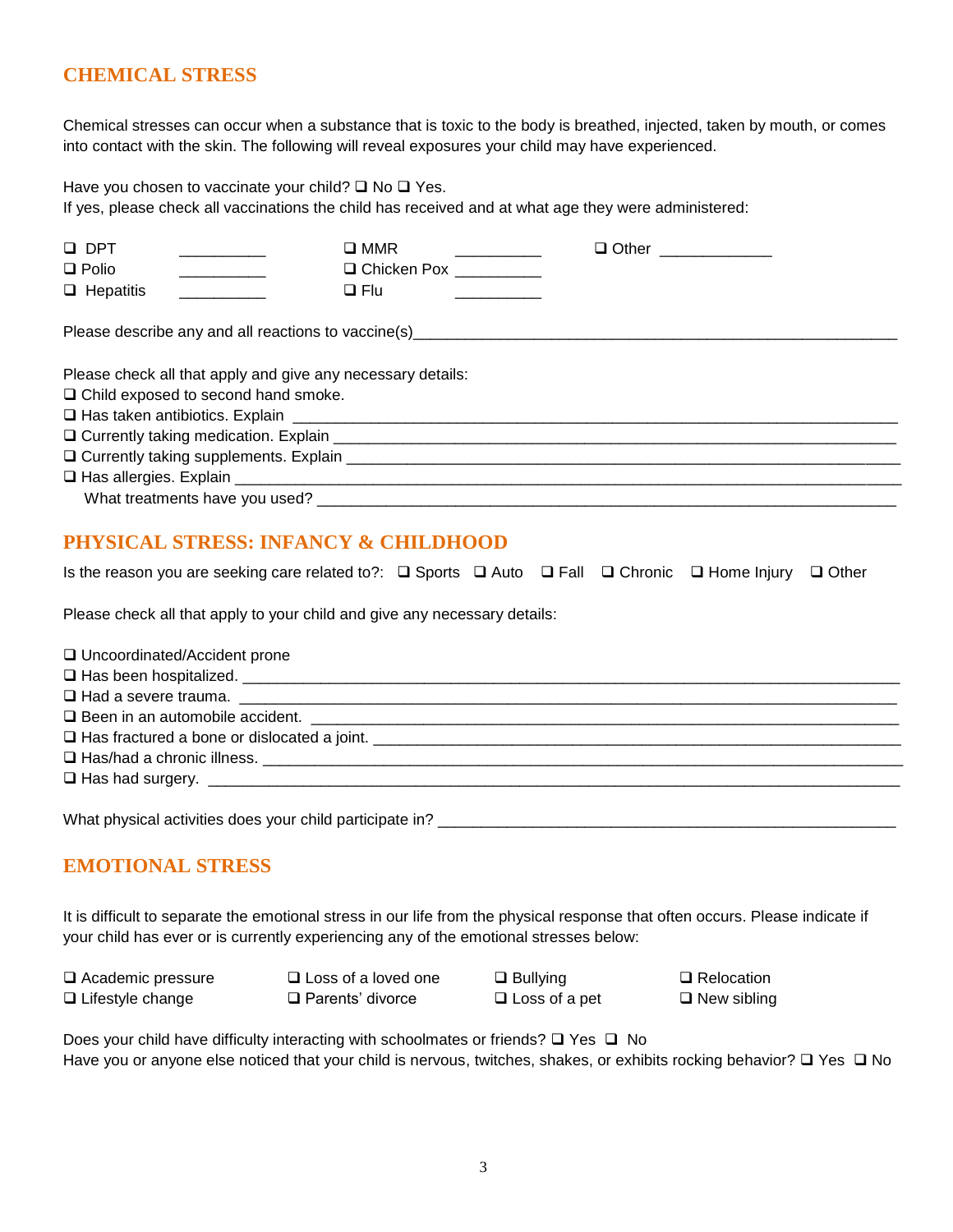# **HEALTH CARE PRACTITIONER HISTORY**

|                      | Have you consulted or do you regularly consult any of the following providers for your child? |                                             |                                              |                                  |
|----------------------|-----------------------------------------------------------------------------------------------|---------------------------------------------|----------------------------------------------|----------------------------------|
| Check all that apply | □ Medical Physician<br>$\Box$ Massage Therapist                                               | $\Box$ Naturopath<br>$\Box$ Psychotherapist | $\Box$ Acupuncturist<br>$\Box$ Energy Healer | $\Box$ Homeopath<br>$\Box$ Other |
|                      |                                                                                               |                                             |                                              |                                  |

**Finances**

### **INSURANCE INFORMATION**

Insurance name:

Insurance coverage varies greatly. While we will verify your insurance benefits, we recommend that you call your insurance company to be clear on what your benefits are. Please note that "Maintenance, Wellness and Preventative" chiropractic care is NOT a covered benefit by ANY medical insurance as it is not deemed "medically necessary". For further clarification, please ask a High Point Chiropractic staff member.

**Please indicate below the type and name of your Insurance\*\***

#### *\*\*If you have coverage, our staff will need a copy of your insurance card.*

Insurance type: ❑ Medicare ❑ Auto Accident ❑ Other (e.g., Aetna, Cigna, GIC, etc.)

| Policy Holder: __________                                 |                                 |                   |                |
|-----------------------------------------------------------|---------------------------------|-------------------|----------------|
| Is this an Auto Accident Related Injury? $\Box$ Yes       | ⊟ No                            |                   |                |
| If yes, please provide us with the following information: |                                 |                   |                |
| Has your child been treated elsewhere?                    | $\square$ Yes<br>$\square$ No   |                   |                |
| If yes, where? $\Box$ Emergency Room                      | □ Primary Care                  | $\Box$ Other      |                |
| What services were provided?                              | $\square$ MRI<br>$\Box X$ -Rays | $\Box$ Medication | $\Box$ Therapy |
| $\Box$ Other (details)                                    |                                 |                   |                |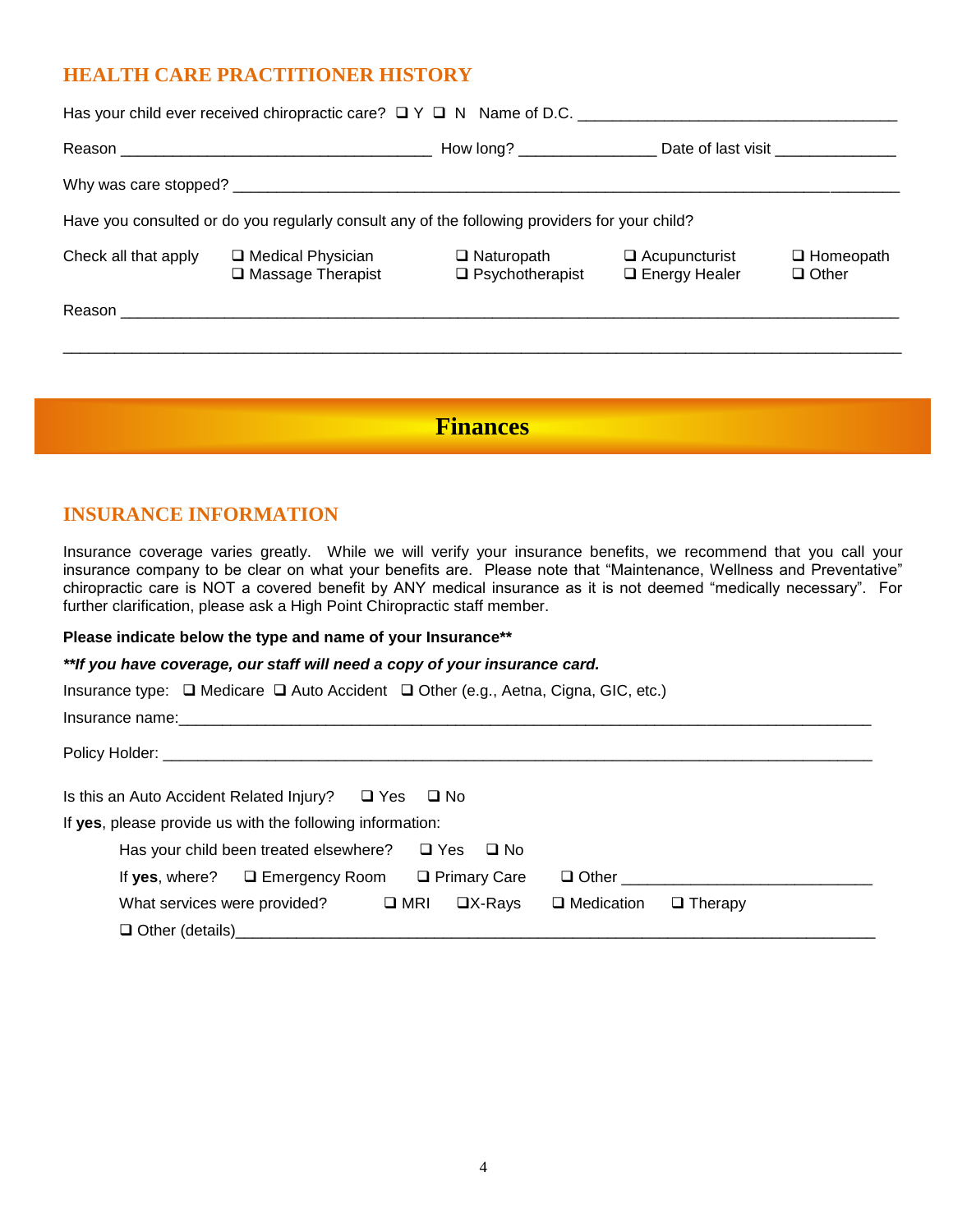## **PLEASE READ AND SIGN**

- *1.* I have been informed that a copy of High Point Chiropractic's *"Notice of Privacy Practices for Protected Health Information (HIPAA)"* brochure is available for my review both in the office and on the website at www.hpchiropractic.com.
- 2. I consent to receive communication from HPC via email, postal mail, text and telephone messaging in connection with my care. ❑ Yes ❑ No If I should withdraw my consent, I will notify the office in writing.
- 3. I consent to my name (first name, last initial) being posted on the Referral Board when I refer a new patient to HPC. ❑ Yes ❑ No If I should withdraw my consent, I will notify the office in writing.
- 4. I clearly understand and agree that all services rendered are charged directly to me and that I am personally responsible for payment. I agree that I am responsible for all bills incurred at this office. The Doctor will not be held responsible for any pre-existing medically diagnosed conditions nor for any medical diagnosis. I also understand that if my child's care is suspended or terminated, any fees for professional services rendered will become immediately due and payable.
- 5. I understand and agree that health and accident insurance policies are an arrangement between an insurance carrier and policyholder. I understand that the Doctor's Office will prepare any necessary reports and forms to assist me in collecting from the insurance company and that any amount authorized to be paid directly to the Doctor's Office will be credited to my account on receipt. I hereby authorize assignment of insurance rights and benefits (if applicable) directly to the provider for services rendered to my child.

The information I have provided on this case history form is true and accurate to the best of my knowledge. I give Dr. Andrew Mutter and Dr. Kandyce Mutter permission to render care to my child today. This initial visit includes a health history consultation, chiropractic exam and evaluation, and any initial care that is determined to be clinically necessary and mutually agreed upon.

| Child's Name: (Printed)                    |       |
|--------------------------------------------|-------|
| Parent or Legal Guardian's Name: (Printed) |       |
| Signature                                  | Date: |

*Thank you for choosing High Point Chiropractic. We look forward to helping you.*